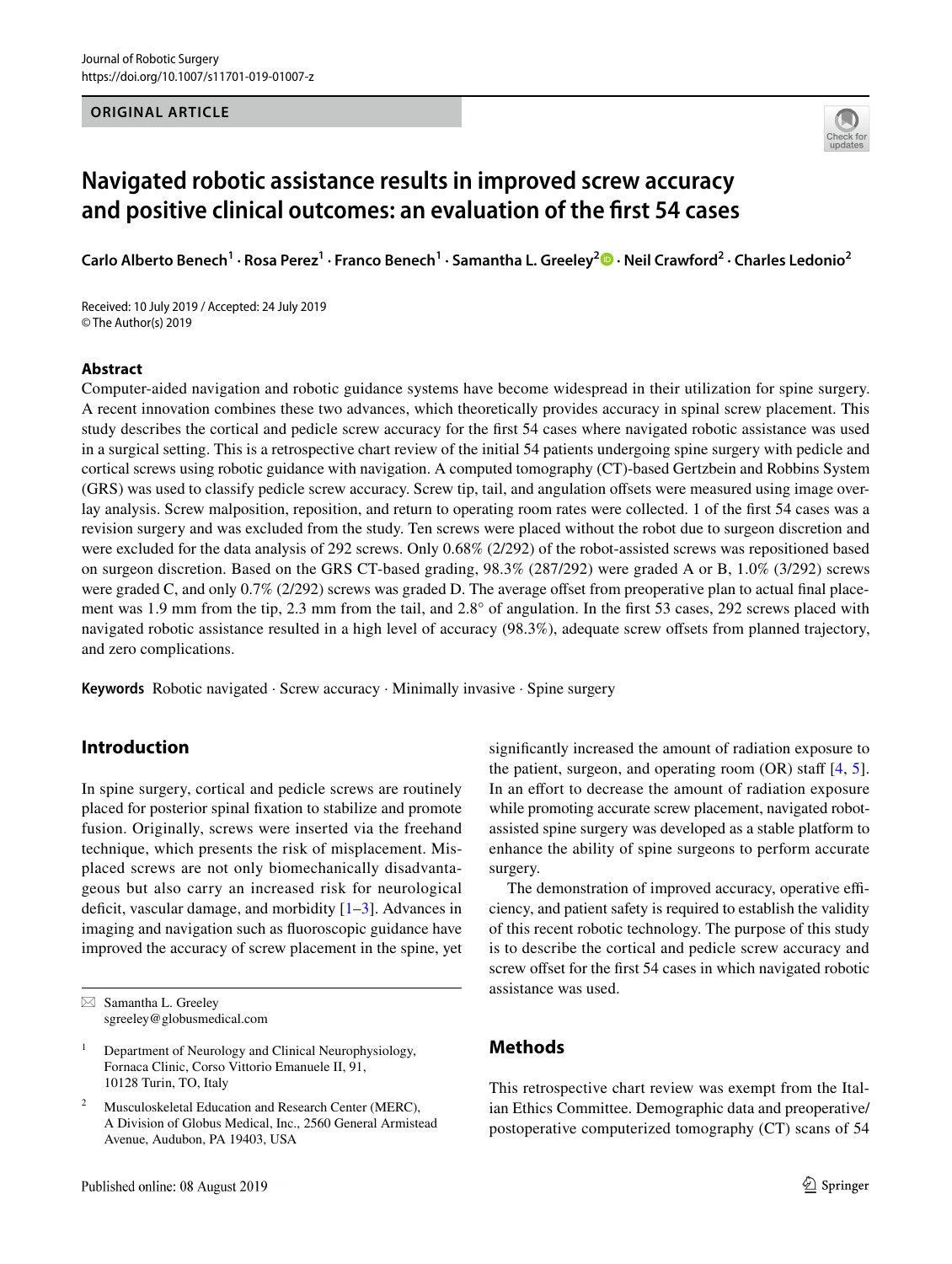patients who underwent lumbosacral pedicle screw placement with minimally invasive navigated robotic guidance using preoperative CT were analyzed.

# **Navigated robot‑assisted pedicle screw positioning system**

This robotic positioning system (Excelsius GPS®; Globus Medical, Inc. Audubon, PA, USA) (Fig. [1](#page-1-0)) uses radiological patient images (preoperative CT, intraoperative CT, or fuoroscopy), along with a dynamic reference base and positioning camera to guide pedicle screw placement in real time. In this study, the robotic system operated on one functional modality, preoperative CT.

# **Preoperative CT workflow**

A CT scan of the operative spinal levels was taken prior to the patient entering the OR, and screw placement planning was completed based on that scan. The CT data set was transferred into the robotic positioning system in preparation for surgery.

# **Surgical technique**

A dynamic reference marker was inserted into the posterior superior iliac spine, and a surveillance marker was inserted into the iliac crest for registration. The fuoroscopy registration fxture was attached to the C-arm and subsequently activated through a registration marker to ensure the robotic camera could verify its position. Fluoroscopy anteroposterior and lateral images were taken at each operative level to align the preoperative CT with the patient's actual anatomy. Landmark checks were completed to ensure registration was calculated successfully. A surgeon-controlled foot pedal positioned the robot arm to the most cephalad planned pedicle trajectory. Stab incisions were made on the skin using a scalpel. Pedicle and cortical screws were inserted

<span id="page-1-0"></span>

**Fig. 1** Screw insertion with the robotic positioning system

using navigated instruments guided by the robotic arm. This sequence was repeated until all screws were placed. Based on the surgeons' discretion, 17 patients underwent a laminectomy and 8 patients underwent a discectomy. Rods were then placed and locking caps were tightened in standard fashion. Intraoperative fuoroscopy images were taken to verify screw and rod position. Screw placement was qualitatively assessed using a postoperative CT scan.

# **Accuracy and screw ofset**

A CT-based Gertzbein and Robbins System (GRS) [[6\]](#page-5-4) was used to classify pedicle screw accuracy, in which screws were graded as A (screw is completely within the pedicle), B (pedicle cortical breach  $<$  2 mm), C (pedicle cortical breach < 4 mm), D (pedicle cortical breach < 6 mm), or E (pedicle cortical breach>6 mm). Screws with an A or B grade were deemed clinically acceptable, while screws with a C, D, or E grade were considered inaccurate, as previously demonstrated [\[6](#page-5-4)[–9](#page-5-5)]. The assessor was blinded to the treatment group. The number of accurate screws divided by the number of total screws placed with robotic navigation resulted in an accuracy percentage. Additionally, quantitative three-dimensional screw tip, screw tail, and screw angulation accuracies were determined using CT scans and image overlay analysis to compare preoperative planned trajectories to actual postoperative screw placement (Fig. [2](#page-2-0)). Screw trajectories were removed during image overlay to remove potential bias. Screw malposition, reposition, and return to operating room (OR) rates were collected. Intraoperative data collected included blood loss during robot use, blood loss during surgery, radiation exposure during robot use, radiation exposure time during surgery, total operative time, and screw insertion time. Blood loss of less than 25 cc was reported as no blood loss.

# **Statistical analysis**

Statistical analysis was performed using SPSS Statistics Version 25 software (IBM Corp., Armonk, NY, USA). Data were presented as mean  $\pm$  standard deviation. Pearson correlation coefficients were calculated for the relationship between body mass index  $(BMI)$  and screw offset  $[10]$  $[10]$  $[10]$ . Fisher's exact test was performed to determine if there was a signifcant relationship between two categorical variables: screw offset greater or less than 1.5 mm and clinically acceptable versus inaccurate screws according to GRS. The level of statistical significance was set to  $p < 0.05$  for all statistical analysis.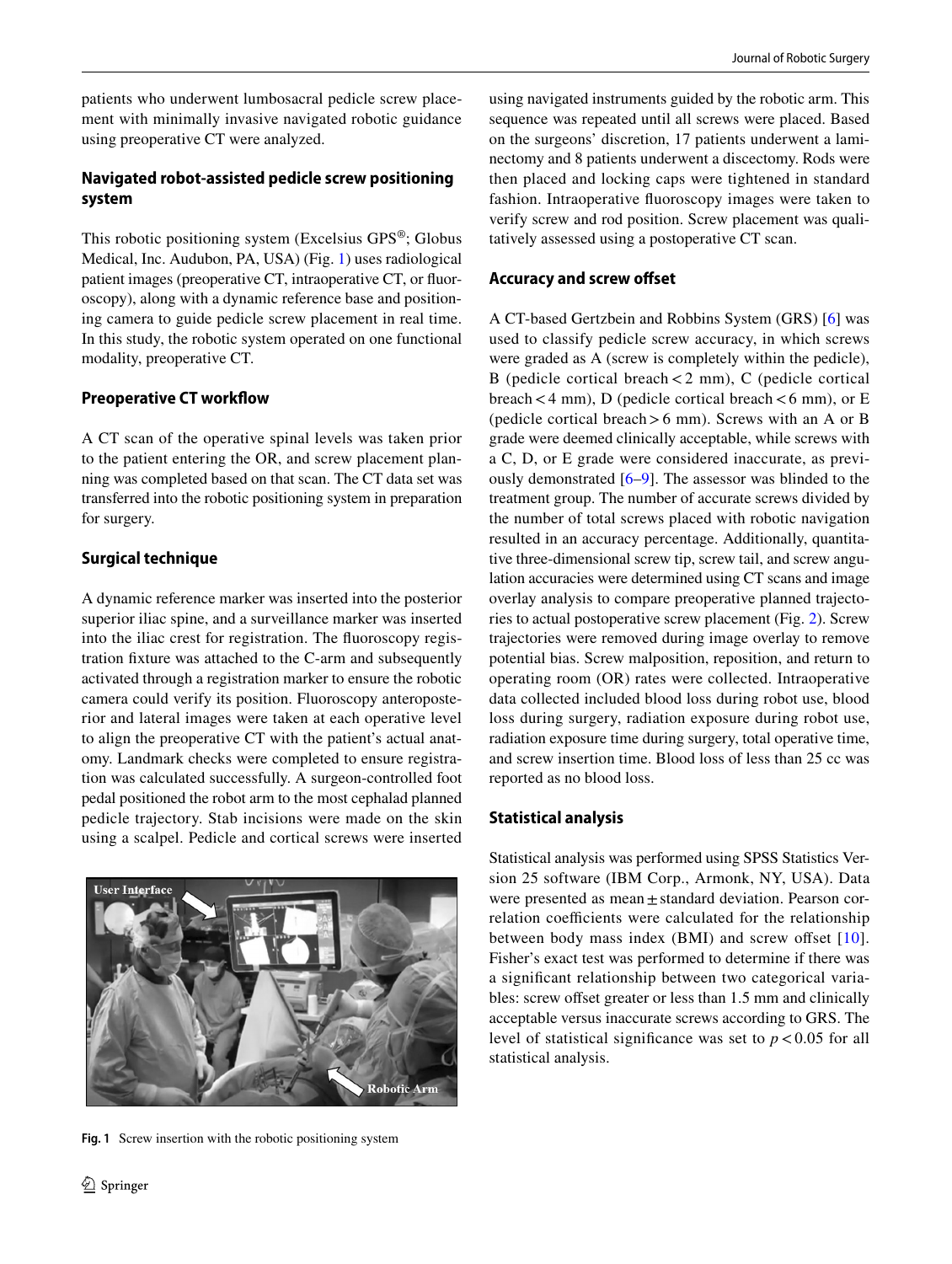

<span id="page-2-0"></span>Fig. 2 Screw tip, tail, and angle offset assessment. Right L5 screw planning in (**a**) sagittal and (**b**) axial planes. Postoperative CT of L5 screw placement without a medial or lateral breach in (**c**) sagittal and

# **Results**

## **Patient population**

A total of 54 patients underwent posterolateral fusion with lumbosacral pedicle or cortical screw placement with intent to use robotic guidance and navigation. One case, a revision surgery, was excluded from the study. One case was aborted due to technical difficulties and ultimately, 52 patients underwent navigated, robot-assisted surgery. These patients were diagnosed with DDD (28.9%), spondylolisthesis (34.6%), or degenerative spondylolisthesis (36.5%). The average age was  $49.8 \pm 11.3$  years (range 23–77 years), and 29% were female. The average body mass index was  $25.5 \pm 4.0$  kg/m<sup>2</sup>  $(range 18.8-40.8 kg/m<sup>2</sup>)$  (Table [1\)](#page-3-0).

(**d**) axial planes. Image overlay analysis with preoperative planned trajectory and postoperative screw placement in (**e**) sagittal and (**f**) axial planes. The crosshairs indicate screw tip

## **Surgical data**

A total of 302 screws were placed, including 12 cortical screws and 290 pedicle screws. Ten pedicle screws were placed manually due to surgeon discretion and were excluded from the study for data analysis of 292 screws. Of the 292 screws, 32.9% (96/292) were placed at L5, and 28.1% (82/292) were placed at L4. The mean operative time was  $103.3 \pm 42.3$  min, mean estimated blood loss was  $9.72 \pm 42.8$  cc, and mean radiation time was  $17.6 \pm 17.4$  s (Table [2\)](#page-3-1).

#### **Tip, tail, and angular ofset and screw accuracy**

The average offset from preoperative plan to final screw placement was  $1.9 \pm 1.6$  mm from the tip,  $2.3 \pm 1.6$  mm from the tail, and  $2.8 \pm 2.3^{\circ}$  of angulation. Based on the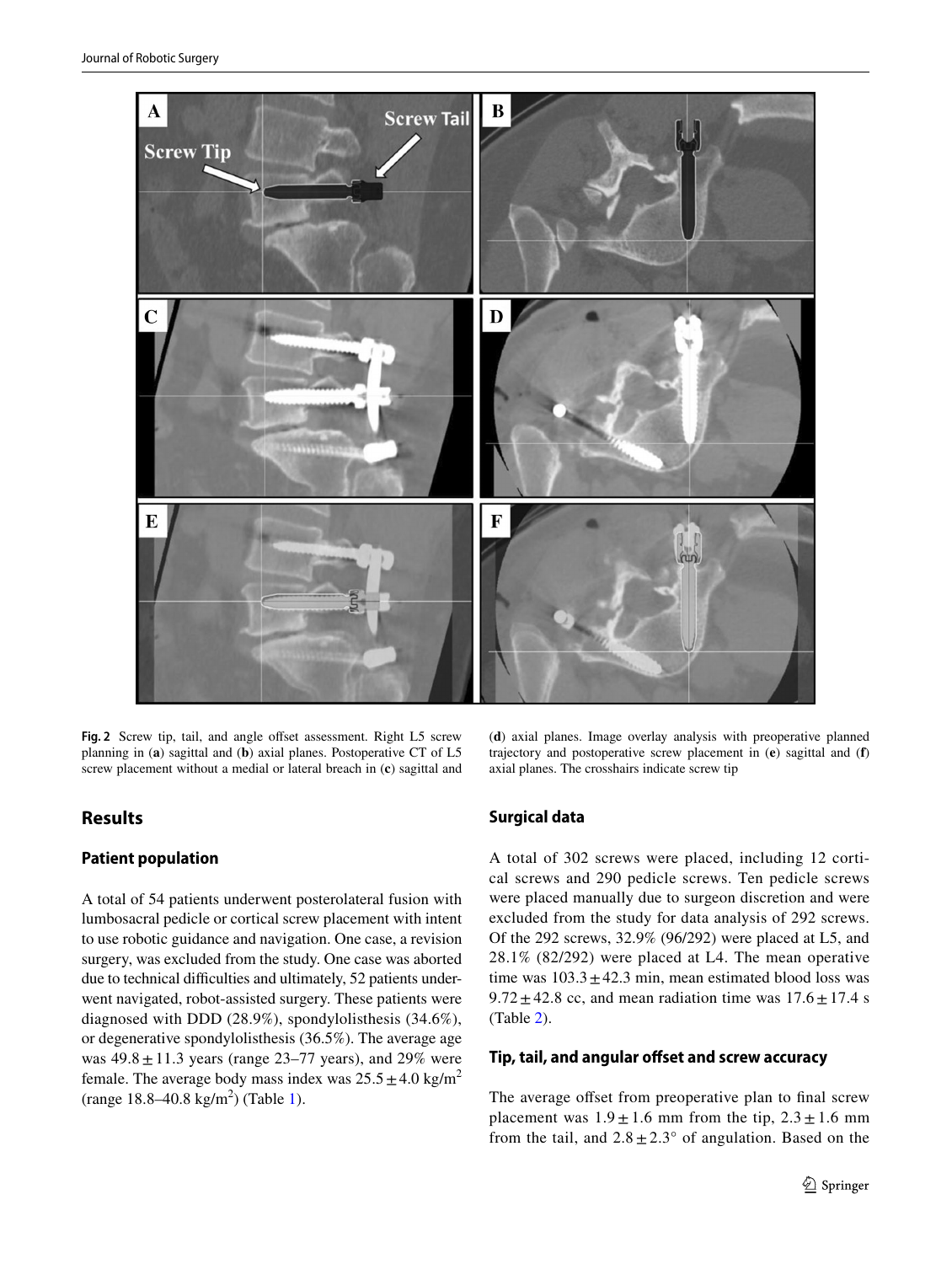<span id="page-3-0"></span>**Table 1** Baseline characteristics

| Parameter                      | Overall                 |  |  |
|--------------------------------|-------------------------|--|--|
| Number of patients             | 52                      |  |  |
| Gender                         |                         |  |  |
| Female, $n(\%)$                | $15(28.8\%)$            |  |  |
| Male, $n(\%)$                  | 37 (71.2%)              |  |  |
| Age, mean $\pm$ SD (range)     | $49.8 \pm 11.3$ (23-77) |  |  |
| BMI, mean $\pm$ SD (range)     | $25.5 \pm 4.0$ (19-41)  |  |  |
| Diagnosis, $n(\%)$             |                         |  |  |
| Degenerative spondylolisthesis | 19 (36.5%)              |  |  |
| Spondylolisthesis              | 18 (34.6%)              |  |  |
| Degenerative disc disease      | 15 (28.9%)              |  |  |

#### <span id="page-3-1"></span>**Table 2** Surgical data

| Parameter                              | Overall        |  |
|----------------------------------------|----------------|--|
| Levels treated, $n$ $(\%)$             |                |  |
| L <sub>2</sub>                         | 8(2.7%)        |  |
| L <sub>3</sub>                         | 34 (11.6%)     |  |
| I A                                    | 82 (28.1%)     |  |
| L5                                     | 96 (32.9%)     |  |
| S <sub>1</sub>                         | 72 (24.7%)     |  |
| Mean estimated robot blood loss (cc)   | $0.2 \pm 1.0$  |  |
| Mean estimated surgery blood loss (cc) | $9.9 + 43.2$   |  |
| Mean radiation time—robot (s)          | $9.2 + 6.6$    |  |
| Mean radiation time—surgery (s)        | $17.6 + 17.4$  |  |
| Mean operative time (min)              | $103.7 + 42.6$ |  |
| Mean screw insertion time (min)        | $25.7 + 14.2$  |  |

GRS CT-based grading, 98.3% (287/292) were graded A or B, 1.0% (3/292) screws were graded C, 0.7% (2/292) screws were graded D, and 0% screws were graded E. The GRS grades per level treated are shown in Table [3](#page-3-2). Trends between cortical screw  $(n=12)$  and pedicle screw  $(n=280)$ GRS grades were similar, resulting in 83.3% A, 16.7% B, 0% C, 0% D, and 0% E for cortical screws, and 85.3% A, 12.9% B, 1.1% C, 0.7% D, and 0% E for pedicle screws. BMI was not correlated with screw tip, tail, or angular offset (tip offset:  $R = 0.19$ ,  $p = 0.18$ ; tail offset:  $R = 0.12$ ,  $p = 0.41$ ; angular offset:  $R = 0.13$ ,  $p = 0.37$ ). Screw offset was divided into two groups with cutoffs of 1.5 mm for tip and tail offset and  $2.0^\circ$  for angular offset. Of the clinically acceptable screws (Grades A and B), 49.8% and 64.8%, respectively, displayed a tip and tail offset greater than 1.5 mm. In comparison, 100% and 100% of inaccurate screws (Grade C and D, respectively) displayed a tip and tail offset greater than 1.5 mm. For angular offset, 57.1% of clinically acceptable screws (Grades A and B) had an offset of greater than  $2^\circ$ compared to 80% of inaccurate screws (Table [4](#page-3-3)).

<span id="page-3-2"></span>

| <b>Table 3</b> GRS grade per level |                                                      |                                         |  |                         |          |  |  |
|------------------------------------|------------------------------------------------------|-----------------------------------------|--|-------------------------|----------|--|--|
| Level treated Grade A Grade B      |                                                      |                                         |  | Grade C Grade D Grade E |          |  |  |
| L <sub>2</sub>                     |                                                      | $4(1.4\%)$ $4(1.4\%)$ $0(0\%)$ $0(0\%)$ |  |                         | $0(0\%)$ |  |  |
| L <sub>3</sub>                     | $24(8.2\%)$ 10 (3.4%) 0 (0%) 0 (0%)                  |                                         |  |                         | $0(0\%)$ |  |  |
| IA                                 | 58 (19.9%) 21 (7.2%) 2 (0.7%) 1 (0.3%) 0 (0%)        |                                         |  |                         |          |  |  |
| L <sub>5</sub>                     | $93(31.8\%)$ $2(0.7\%)$ $0(0\%)$ $1(0.3\%)$ $0(0\%)$ |                                         |  |                         |          |  |  |
| S1                                 | $70(24.0\%)$ $1(0.3\%)$ $1(0.3\%)$ $0(0\%)$ $0(0\%)$ |                                         |  |                         |          |  |  |

<span id="page-3-3"></span>**Table 4** Number of screws with tip, tail, and angular offset cutoff by grade

| GRS grade | Tip offset<br>screws $> 1.5$ mm | Tail offset<br>$>1.5$ mm | Angular off-<br>set $>2.0^\circ$ |
|-----------|---------------------------------|--------------------------|----------------------------------|
| A         | 124                             | 155                      | 141                              |
| B         | 19                              | 31                       | 23                               |
| C         | 3                               | 3                        | 2                                |
| D         | $\mathcal{D}_{\mathcal{L}}$     | $\mathcal{L}$            | 2                                |
| Е         |                                 |                          |                                  |

#### **Complications**

Only 0.68% (2/292) of the robot-assisted screws were repositioned intraoperatively based on surgeon discretion. There were no reported adverse events, complications and no returns to the OR for misplaced screws.

#### **Discussion**

Pedicle screw pullout strength decreases by up to 71% when the lateral wall is perforated, making accurate screw placement of utmost importance [[3](#page-5-1)]. Robotic guidance with navigation assists surgeons in placing screws more consistently and accurately for posterior fxation of the spine [[11–](#page-5-7)[14](#page-5-8)]. The current study showed pedicle screw placement accuracy of 98%, based on GRS grading, for the frst 52 patients or 292 screws placed with robotic guidance and navigation.

Few studies have presented the offset value from planned screw trajectory to final placement. Godzik et al. [\[15\]](#page-5-9) reported tip and tail offsets in 70 pedicle screws placed with ExcelsiusGPS<sup>®</sup>. They found a  $2.6 \pm 1.5$  mm tip offset,  $3.3 \pm 2.0$  mm tail offset, and  $5.6 \pm 4.3^{\circ}$  angular offset that was higher than what was found in the current study. The pedicle screw accuracy rate was 96.6% based on GRS grading, which was consistent with the 98.3% accuracy rate found in this study.

In 2015, Van Dijk et al. [\[9](#page-5-5)] studied the clinical accuracy and deviation in screw positions from the planning of 494 pedicle screws placed with SpineAssist™ (Mazor Robotics, Caesarea, Israel). The researchers reported 97.9% screw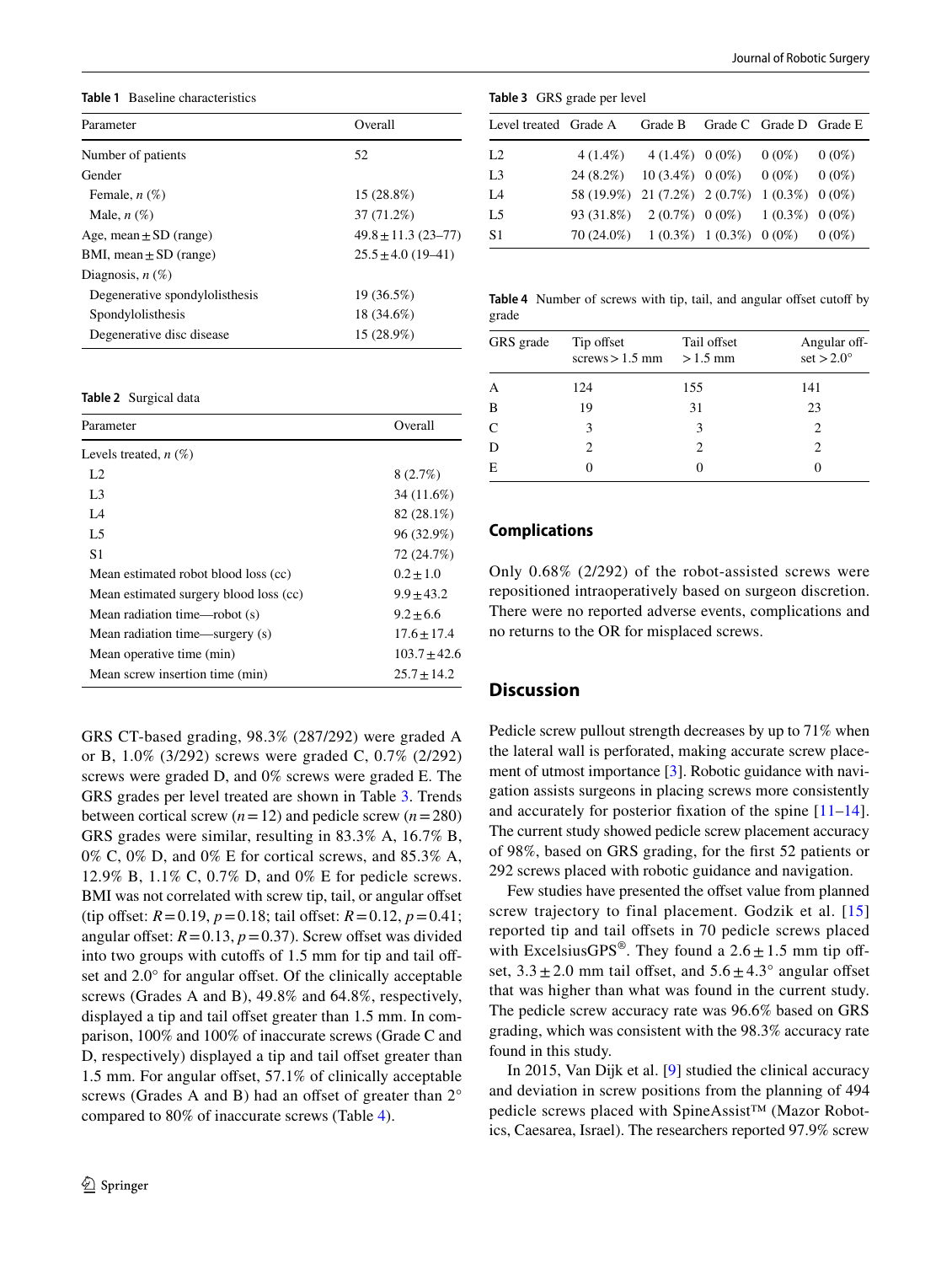accuracy. In a subset of 178 screws, they found an entry point deviation of  $2.0 \pm 1.2$  mm, an axial angular deviation of  $2.2 \pm 1.7^{\circ}$ , and a sagittal angular deviation of  $2.9 \pm 2.4^{\circ}$ . The study concluded that these were acceptable deviations allowing for highly accurate execution of the preoperative screw trajectory plan.

Interestingly, results from this study found no correlation between GRS grading and screw offset from planned trajectory, meaning that a screw that deviates off the planned trajectory does not constitute inaccurate screw placement. In other words, despite a deviation from the planned trajectory, pedicle screw accuracy was at 98% based on GRS grading. This emphasizes the importance of surgical profciency while using the robot. The robot has shown to place screws in the pedicle with high accuracy, but ultimately it is up to the surgeon to plan and execute placement efectively.

The current study was not a comparative study, but rather an exploratory study on the effectiveness of navigated robotic assistance in posterior screw placement. Multiple studies have examined the screw accuracy of robot-assisted screws versus freehand screw placement with fuoroscopy guidance and found improved screw accuracy, lower radiation, improved outcomes, and fewer revisions from screw malposition with navigated robotic assistance [\[16](#page-5-10)[–22\]](#page-5-11).

In a meta-analysis by Fan et al. [[16\]](#page-5-10), robot-assisted pedicle screws were signifcantly more accurate than the conventional freehand with fuoroscopy-guided method. After comparing the accuracies of 1255 pedicle screws in the freehand group to 1682 pedicle screws in the robot-assisted group, it was concluded that the robot-assisted technique was superior to the conventional method in terms of pedicle screw accuracy.

Feng et al. [[23](#page-5-12)] compared clinical outcomes of robotassisted versus freehand fuoroscopy-assisted pedicle screw insertion, fnding signifcantly higher 98.5% screw accuracy in the robot-assisted group compared to 91.6% accuracy in the freehand group. Similar screw placement times were found between this study by Feng et al. [\[23\]](#page-5-12) and the current study  $(27.60 \pm 8.58 \text{ vs. } 25.7 \pm 14.2, \text{ respectively})$ . The prior study reported radiation in units of dose and number of images taken, while the current investigation reported radiation in time, making direct comparisons difficult.

In a separate study conducted by Zhang et al. [[24](#page-6-0)], a robot-assisted technique resulted in signifcantly higher clinically accepted screw positions compared to the fuoroscopyguided group (98.3% vs. 93.6%, respectively). Additionally, this study reported a higher rate of perfect screw position (grade A on the GRS scale) in the robot-assisted group, and fewer revisions. However, the radiation time reported during surgery in the robot-assisted group was  $93.5 \pm 37.9$  s, signifcantly higher than what was found in the present study  $(17.6 \pm 17.4 \text{ s})$ , due to the difference in surgical workflow. In the study by Zheng et al. [[24\]](#page-6-0), screws were planned after an intraoperative CT scan was taken, while in the current study, a preoperative CT scan was used for planning screws. Regardless, Zheng et al. [[24](#page-6-0)] reported signifcantly lower radiation times in the robot-assisted group than in the fuoroscopy-guided group, suggesting that if preoperative CT radiation time was accounted for in the current study, total radiation time may still be signifcantly lower than with a freehand technique. Similarly, a systematic review by Pennington et al. [[19\]](#page-5-13) found that robot-assisted surgery based on preoperative CT imaging had the least amount of patient radiation exposure and the highest amount of fuoroscopy usage compared to conventional fuoroscopy without navigation, conventional fuoroscopy with navigation, 3D fuoroscopy, and intraoperative CT-based navigation. However, these researchers reported an average fuoroscopy time of  $20.1 \pm 17.2$  s per screw, while the current study reported a total fluoroscopy time of only  $9.2 \pm 6.6$  s during robot use. Nevertheless, all radiation exposures presented in the review by Pennington et al. [\[19\]](#page-5-13) were well below current safety limits.

Other studies report an average fuoroscopic exposure time anywhere from 16.8 s to 3.3 min per pedicle screw fxation case [[25–](#page-6-1)[28\]](#page-6-2). The current investigation reported a radiation exposure time of  $17.6 \pm 17.4$  s for the entire case.

#### **Study limitations**

Although this is a single-surgeon, single-site, retrospective study without comparison to a cohort, the results are consistent with fndings from the literature. The method of evaluating screw ofset is limited in the subjective nature of manual image overlay; however, the assessor was blinded to treatment. Future studies should report radiation exposure in both dose (mSv) and time to make comparisons with other studies easier. Larger sample sizes are needed to evaluate the efectiveness and cost–beneft analysis of this novel multifunctional robotic navigation system.

#### **Conclusion**

This navigated robotic guidance system for percutaneous screw placement exhibited adequate screw offsets from planned trajectory, while demonstrating safety and efectiveness through a 0% return to OR rate and a 98% accuracy rate based on GRS grading, respectively. There was no correlation between GRS grading and screw ofset in the studied population.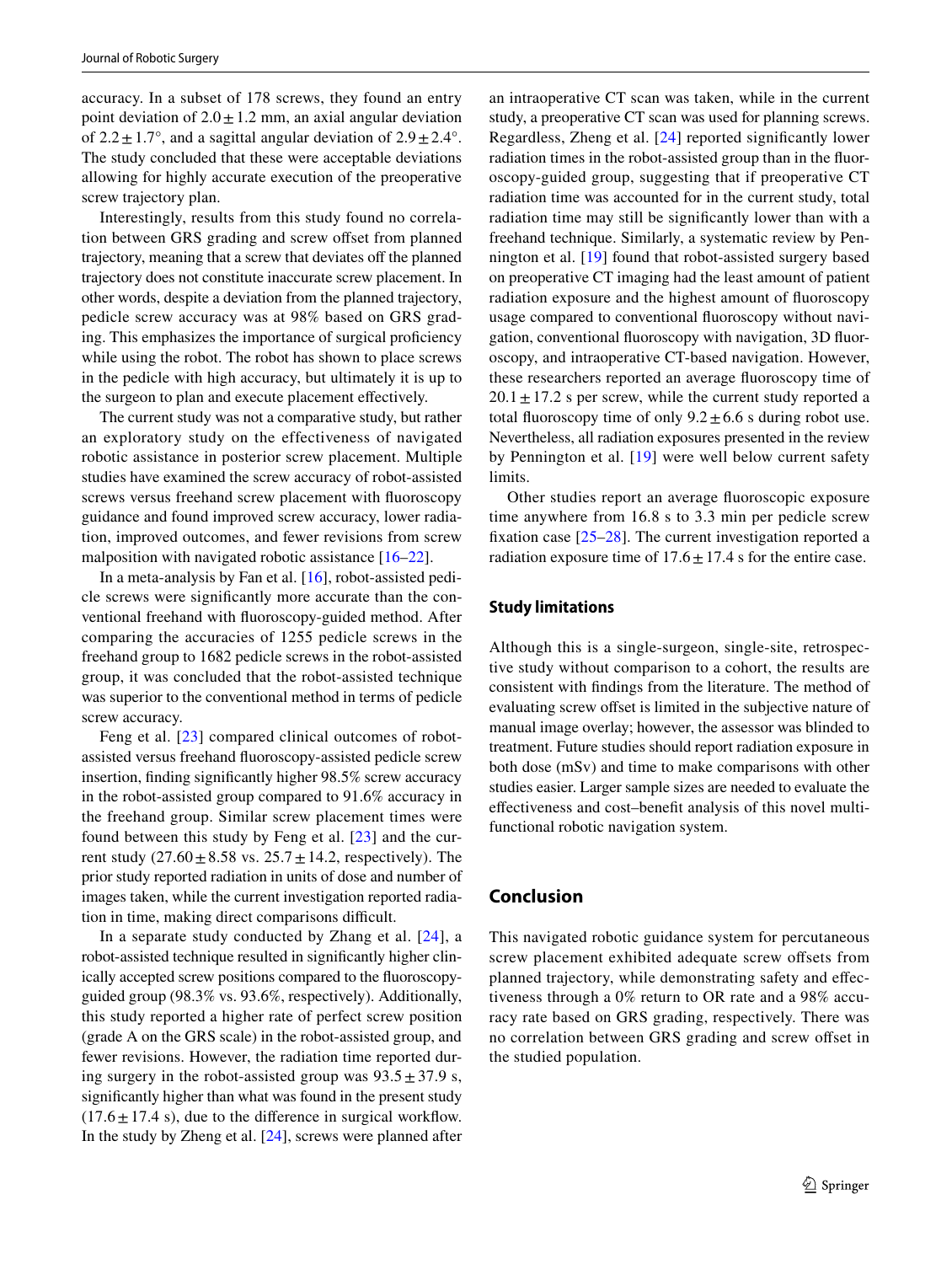#### **Compliance with ethical standards**

**Conflict of interest** Authors SLG, NC and CL are salaried employees (with stock options) of Globus Medical, Inc. The Excelsius GPS™ robot described in this manuscript is manufactured by Globus Medical, Inc., (GMI) where authors SLG, NC and CL are employees. Authors CAB, RP, and FB have no conficts of interest.

**Open Access** This article is distributed under the terms of the Creative Commons Attribution 4.0 International License [\(http://creativeco](http://creativecommons.org/licenses/by/4.0/) [mmons.org/licenses/by/4.0/](http://creativecommons.org/licenses/by/4.0/)), which permits unrestricted use, distribution, and reproduction in any medium, provided you give appropriate credit to the original author(s) and the source, provide a link to the Creative Commons license, and indicate if changes were made.

# **References**

- <span id="page-5-0"></span>1. Perdomo-Pantoja A, Ishida W, Zygourakis C, Holmes C, Iyer RR, Cottrill E, Theodore N, Witham TF, Lo SL (2019) Accuracy of current techniques for placement of pedicle screws in the spine: a comprehensive systematic review and meta-analysis of 51,161 screws. World Neurosurg. [https://doi.org/10.1016/j.](https://doi.org/10.1016/j.wneu.2019.02.217) [wneu.2019.02.217](https://doi.org/10.1016/j.wneu.2019.02.217)
- 2. Sarwahi V, Wendolowski SF, Gecelter RC, Amaral T, Lo Y, Wollowick AL, Thornhill B (2016) Are we underestimating the signifcance of pedicle screw misplacement? Spine 41(9):E548– E555.<https://doi.org/10.1097/brs.0000000000001318>
- <span id="page-5-1"></span>3. Korkmaz M, Sariyilmaz K, Ozkunt O, Gemalmaz HC, Akgul T, Sungur M, Dikici F, Baydogan M (2018) Quantitative comparison of a laterally misplaced pedicle screw with a redirected screw. How much pull-out strength is lost? Acta Orthop Traumatol Turcica 52(6):459–463. [https://doi.org/10.1016/j.](https://doi.org/10.1016/j.aott.2018.03.002) [aott.2018.03.002](https://doi.org/10.1016/j.aott.2018.03.002)
- <span id="page-5-2"></span>4. Srinivasan D, Than KD, Wang AC, La Marca F, Wang PI, Schermerhorn TC, Park P (2014) Radiation safety and spine surgery: systematic review of exposure limits and methods to minimize radiation exposure. World Neurosurg 82(6):1337–1343. <https://doi.org/10.1016/j.wneu.2014.07.041>
- <span id="page-5-3"></span>5. Winder MJ, Gilhooly PM (2017) Accuracy of minimally invasive percutaneous thoracolumbar pedicle screws using 2D fuoroscopy: a retrospective review through 3D CT analysis. J Spine Surg (Hong Kong) 3(2):193–203. [https://doi.org/10.21037/](https://doi.org/10.21037/jss.2017.06.05) [jss.2017.06.05](https://doi.org/10.21037/jss.2017.06.05)
- <span id="page-5-4"></span>6. Gertzbein SD, Robbins SE (1990) Accuracy of pedicular screw placement in vivo. Spine 15(1):11–14
- 7. Devito DP, Kaplan L, Dietl R, Pfeifer M, Horne D, Silberstein B, Hardenbrook M, Kiriyanthan G, Barzilay Y, Bruskin A, Sackerer D, Alexandrovsky V, Stuer C, Burger R, Maeurer J, Donald GD, Schoenmayr R, Friedlander A, Knoller N, Schmieder K, Pechlivanis I, Kim IS, Meyer B, Shoham M (2010) Clinical acceptance and accuracy assessment of spinal implants guided with SpineAssist surgical robot: retrospective study. Spine 35(24):2109–2115. <https://doi.org/10.1097/BRS.0b013e3181d323ab>
- 8. Roy-Camille R, Saillant G, Mazel C (1986) Internal fxation of the lumbar spine with pedicle screw plating. Clin Orthop Relat Res 203:7–17
- <span id="page-5-5"></span>9. van Dijk JD, van den Ende RP, Stramigioli S, Kochling M, Hoss N (2015) Clinical pedicle screw accuracy and deviation from planning in robot-guided spine surgery: robot-guided pedicle screw accuracy. Spine 40(17):E986–E991. [https://doi.](https://doi.org/10.1097/brs.0000000000000960) [org/10.1097/brs.0000000000000960](https://doi.org/10.1097/brs.0000000000000960)
- <span id="page-5-6"></span>10. Akoglu H (2018) User's guide to correlation coefficients. Turk J Emerg Med 18(3):91–93. [https://doi.org/10.1016/j.](https://doi.org/10.1016/j.tjem.2018.08.001) [tjem.2018.08.001](https://doi.org/10.1016/j.tjem.2018.08.001)
- <span id="page-5-7"></span>11. Crawford N, Johnson N, Theodore N (2019) Ensuring navigation integrity using robotics in spine surgery. J Robot Surg. [https://doi.](https://doi.org/10.1007/s11701-019-00963-w) [org/10.1007/s11701-019-00963-w](https://doi.org/10.1007/s11701-019-00963-w)
- 12. Khan A, Meyers JE, Yavorek S, O'Connor TE, Siasios I, Mullin JP, Pollina J (2019) Comparing next-generation robotic technology with 3-dimensional computed tomography navigation technology for the insertion of posterior pedicle screws. World Neurosurg 123:e474–e481.<https://doi.org/10.1016/j.wneu.2018.11.190>
- 13. Keric N, Doenitz C, Haj A, Rachwal-Czyzewicz I, Renovanz M, Wesp DMA, Boor S, Conrad J, Brawanski A, Giese A, Kantelhardt SR (2017) Evaluation of robot-guided minimally invasive implantation of 2067 pedicle screws. Neurosurg Focus 42(5):E11. <https://doi.org/10.3171/2017.2.Focus16552>
- <span id="page-5-8"></span>14. Ghasem A, Sharma A, Greif DN, Alam M, Maaieh MA (2018) The arrival of robotics in spine surgery: a review of the literature. Spine 43(23):1670–1677. [https://doi.org/10.1097/brs.0000000000](https://doi.org/10.1097/brs.0000000000002695) [002695](https://doi.org/10.1097/brs.0000000000002695)
- <span id="page-5-9"></span>15. Godzik J, Walker CT, Hartman C, de Andrada B, Morgan CD, Mastorakos G, Chang S, Turner J, Porter RW, Snyder L, Uribe J (2019) A quantitative assessment of the accuracy and reliability of robotically guided percutaneous pedicle screw placement: technique and application accuracy. Oper Neurosurg (Hagerstown, Md).<https://doi.org/10.1093/ons/opy413>
- <span id="page-5-10"></span>16. Fan Y, Du JP, Liu JJ, Zhang JN, Qiao HH, Liu SC, Hao DJ (2018) Accuracy of pedicle screw placement comparing robot-assisted technology and the free-hand with fuoroscopy-guided method in spine surgery: an updated meta-analysis. Medicine 97(22):e10970. <https://doi.org/10.1097/md.0000000000010970>
- 17. Staartjes VE, Klukowska AM, Schroder ML (2018) Pedicle screw revision in robot-guided, navigated, and freehand thoracolumbar instrumentation: a systematic review and meta-analysis. World Neurosurg 116:433–443.e438. [https://doi.org/10.1016/j.](https://doi.org/10.1016/j.wneu.2018.05.159) [wneu.2018.05.159](https://doi.org/10.1016/j.wneu.2018.05.159)
- 18. Wu MH, Dubey NK, Li YY, Lee CY, Cheng CC, Shi CS, Huang TJ (2017) Comparison of minimally invasive spine surgery using intraoperative computed tomography integrated navigation, fuoroscopy, and conventional open surgery for lumbar spondylolisthesis: a prospective registry-based cohort study. Spine J Of J N Am Spine Soc 17(8):1082–1090. [https://doi.org/10.1016/j.spine](https://doi.org/10.1016/j.spinee.2017.04.002) [e.2017.04.002](https://doi.org/10.1016/j.spinee.2017.04.002)
- <span id="page-5-13"></span>19. Pennington Z, Cottrill E, Westbroek EM, Goodwin ML, Lubelski D, Ahmed AK, Sciubba DM (2019) Evaluation of surgeon and patient radiation exposure by imaging technology in patients undergoing thoracolumbar fusion: systematic review of the literature. Spine J Off J N Am Spine Soc. [https://doi.org/10.1016/j.](https://doi.org/10.1016/j.spinee.2019.04.003) [spinee.2019.04.003](https://doi.org/10.1016/j.spinee.2019.04.003)
- 20. Fomekong E, Saf SE, Raftopoulos C (2017) Spine navigation based on 3-dimensional robotic fuoroscopy for accurate percutaneous pedicle screw placement: a prospective study of 66 consecutive cases. World Neurosurg 108:76–83. [https://doi.](https://doi.org/10.1016/j.wneu.2017.08.149) [org/10.1016/j.wneu.2017.08.149](https://doi.org/10.1016/j.wneu.2017.08.149)
- 21. Hyun SJ, Kim KJ, Jahng TA, Kim HJ (2017) Minimally invasive robotic versus open fuoroscopic-guided spinal instrumented fusions: a randomized controlled trial. Spine 42(6):353–358. [https](https://doi.org/10.1097/brs.0000000000001778) [://doi.org/10.1097/brs.0000000000001778](https://doi.org/10.1097/brs.0000000000001778)
- <span id="page-5-11"></span>22. Molliqaj G, Schatlo B, Alaid A, Solomiichuk V, Rohde V, Schaller K, Tessitore E (2017) Accuracy of robot-guided versus freehand fuoroscopy-assisted pedicle screw insertion in thoracolumbar spinal surgery. Neurosurg Focus 42(5):E14. [https://doi.](https://doi.org/10.3171/2017.3.Focus179) [org/10.3171/2017.3.Focus179](https://doi.org/10.3171/2017.3.Focus179)
- <span id="page-5-12"></span>23. Feng S, Tian W, Sun Y, Liu Y, Wei Y (2019) Efect of robotassisted surgery on lumbar pedicle screw internal fixation